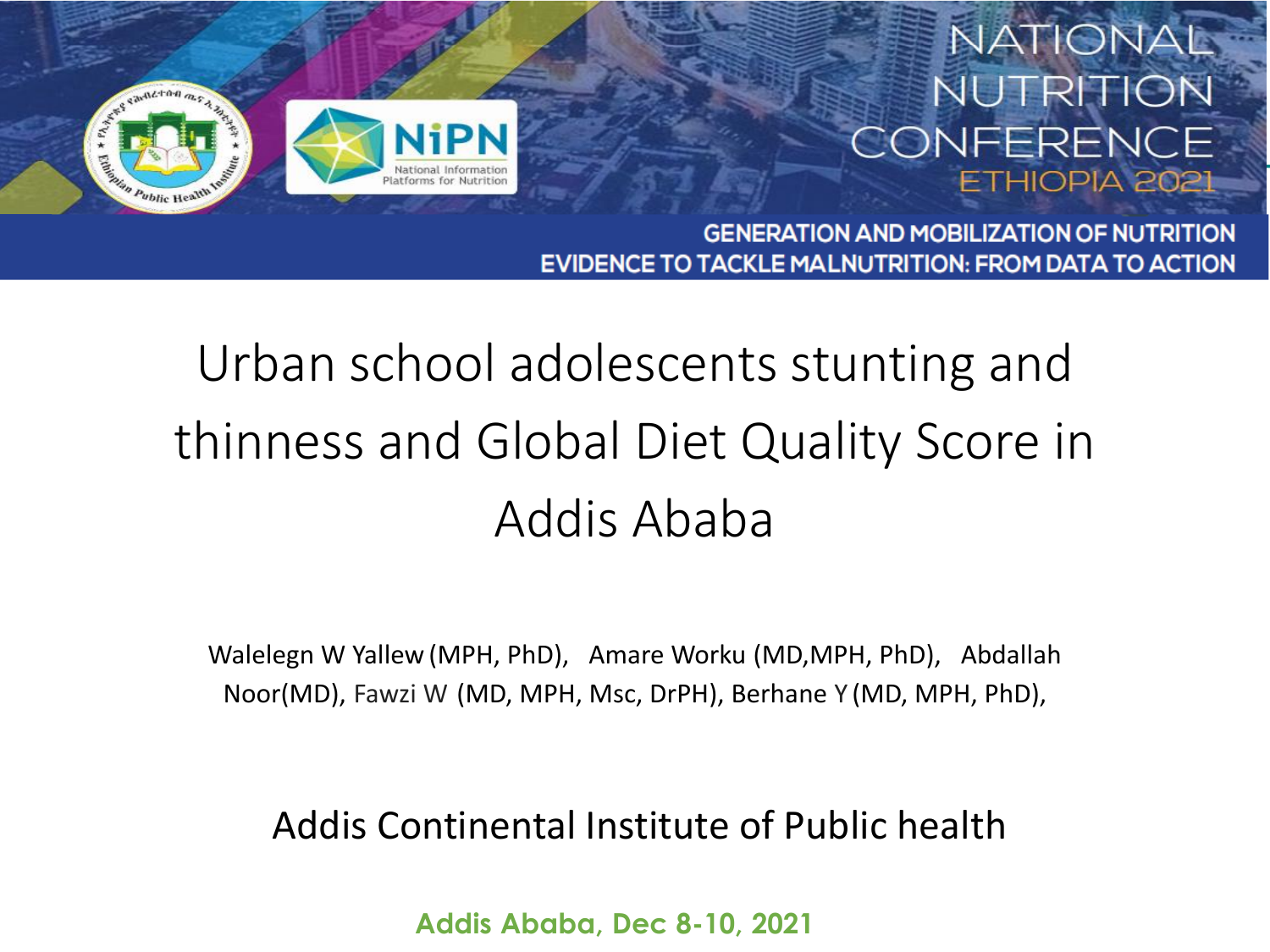## Introduction 1/3

- Adolescent are vulnerable to malnutrition-Rapid growth (Das. J etal 2017).
- Stunting prevalence (5% to 29%) (Kahsay, M, 2020, Teferi, D. 2018)
- Thinness prevalence 4.5% to 29% (Zemene, M 2019, Arage, G, 2019)
- Researches recommend a need for standardized indicators dietary diversity. (Keats, E. 2018)
- Global Diet Quality Score (GDQS) was designed to be appropriate for use of among non-pregnant, (Fung, T,2020)
- The government is still off-track to achieve nutritional targets at 2025 (Amaha, N,2020)
- Therefore, explaining the new Global Diet Quality Score (GDQS) assessment to school adolescent is very important.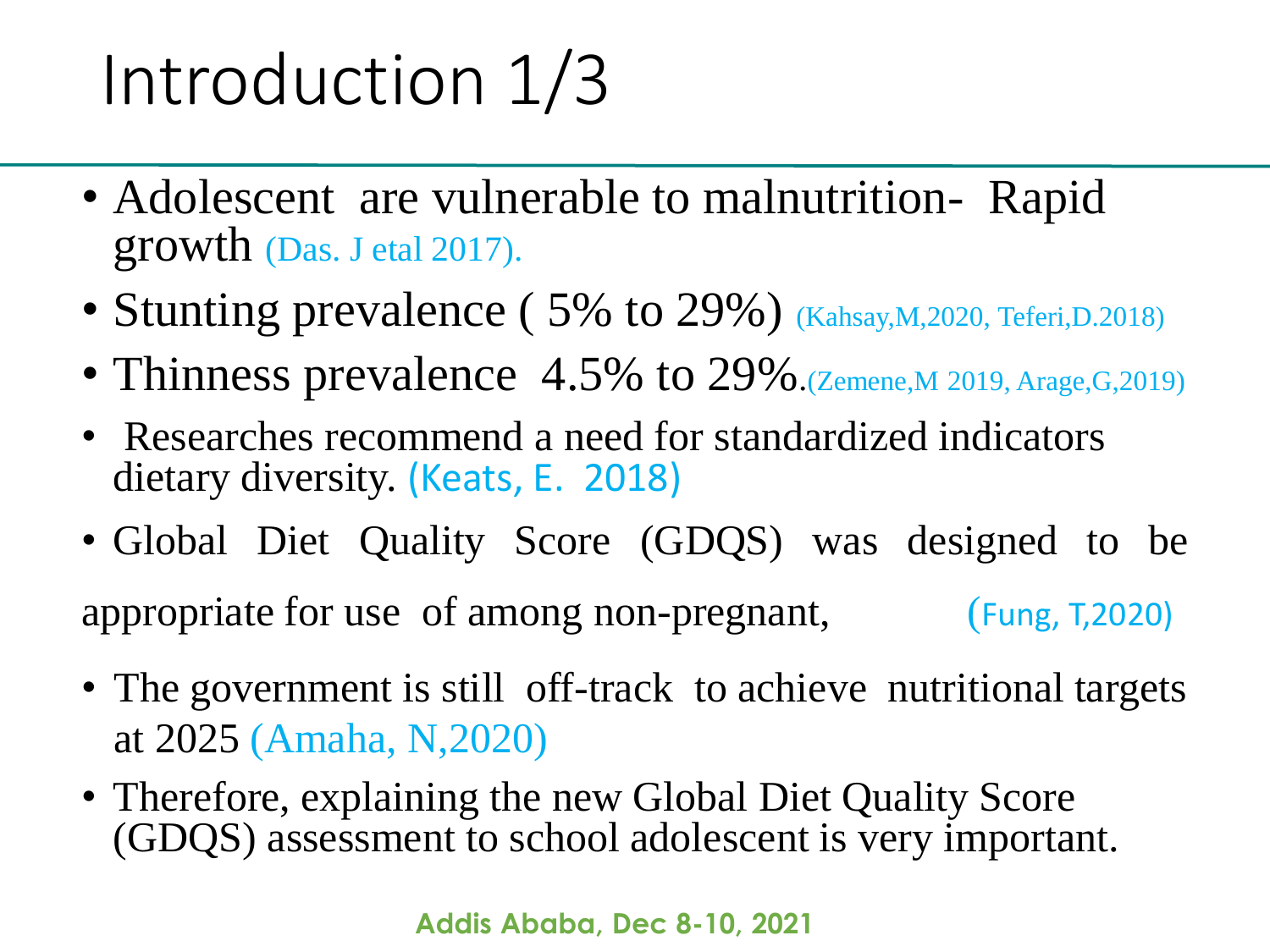#### **Objectives**

To asses stunting and thinness association with Global Diet Quality

Score among school adolescents in Addis Ababa.

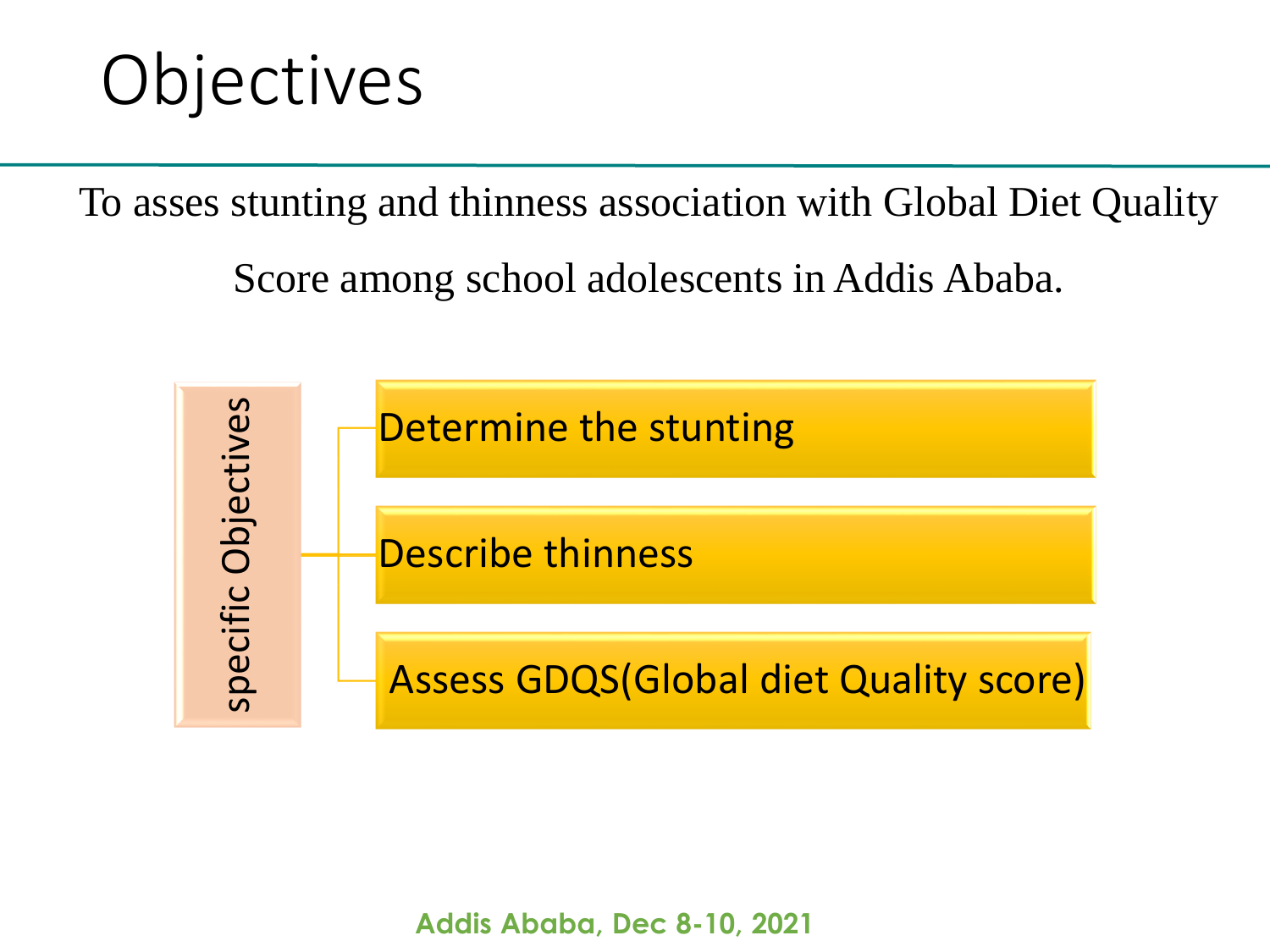# Method

### Setting and design:

- o In Addis Ababa, the capital city of Ethiopia.
- o 2 Government school/sub city
- o 20 schools included
- o School adolescents aged 10-14 years.
- o A cross-sectional study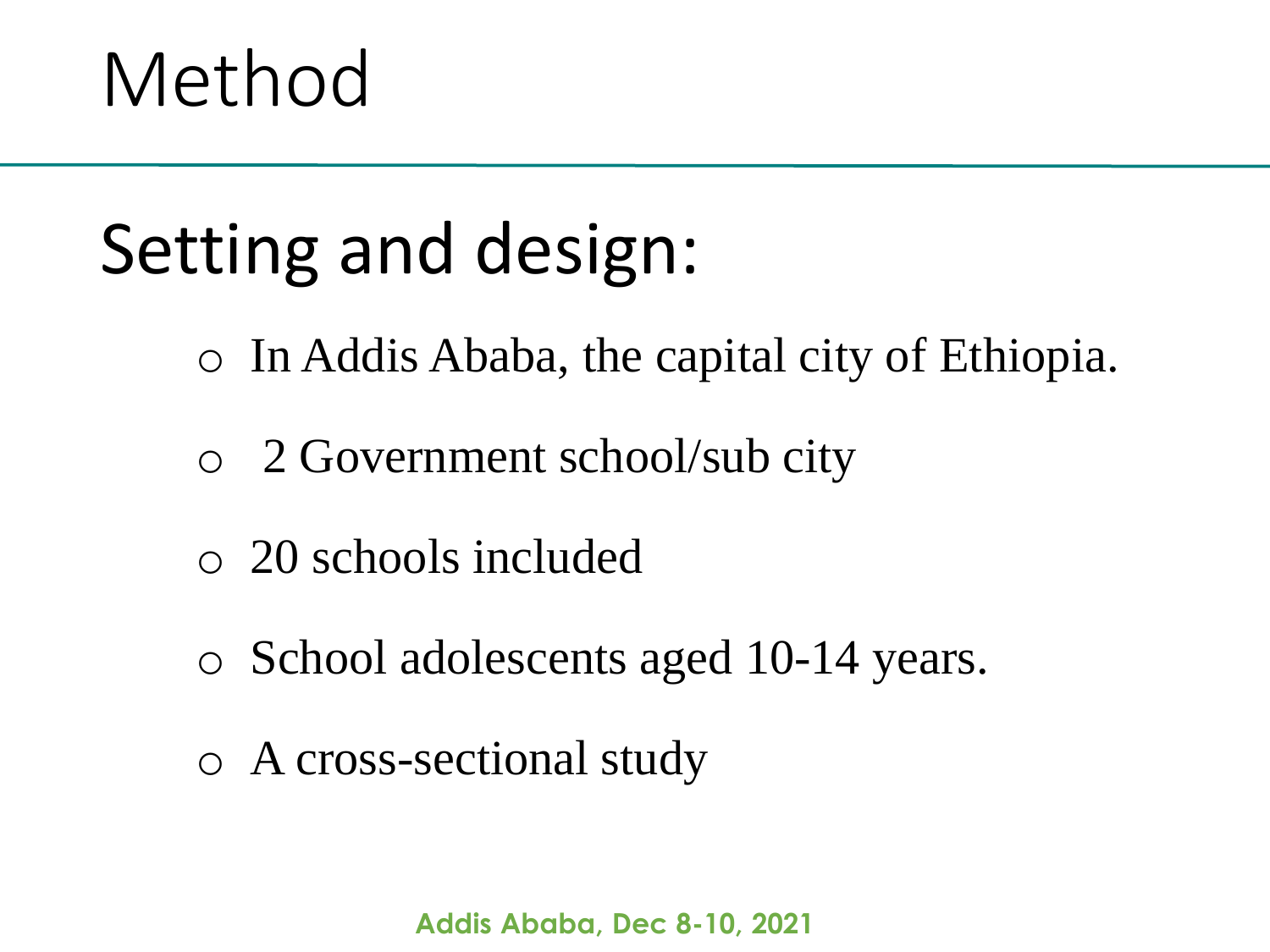#### Method Summary

**Table 1**. method summery table for Urban school adolescent study in Addis Ababa , 2019

| Populatio<br>$\mathsf{n}$                               | <b>Design</b>                                                                                                                             | <b>Sampling</b>                                                                                                                                                  | <b>Exposure</b>                               | <b>Outcome</b>                                            | <b>Statistical</b><br><b>Analysis</b> |
|---------------------------------------------------------|-------------------------------------------------------------------------------------------------------------------------------------------|------------------------------------------------------------------------------------------------------------------------------------------------------------------|-----------------------------------------------|-----------------------------------------------------------|---------------------------------------|
| Urban<br>Adolesce<br>nt school<br>age (10-<br>14 years) | ш<br>A multi-<br>ш<br>Cross-<br>stage<br>stratified<br>sectional<br>random<br>with<br>1200<br>sampling<br>٠<br>participa<br>nts<br>ш<br>п | Gender,<br>Grade,<br>Father education.<br><b>Wealth Quintile (Asset)</b><br>score)<br>Household Hunger<br>score(HHS),<br><b>Dietary Diversity Score</b><br>(DDS) | <b>Thinness</b><br><b>Stunting</b>            | Multinomi<br>al Logistic<br>Log<br>binomial<br>Regression |                                       |
|                                                         |                                                                                                                                           |                                                                                                                                                                  | <b>Global Dietary Quality</b><br>Score (GDQS) |                                                           |                                       |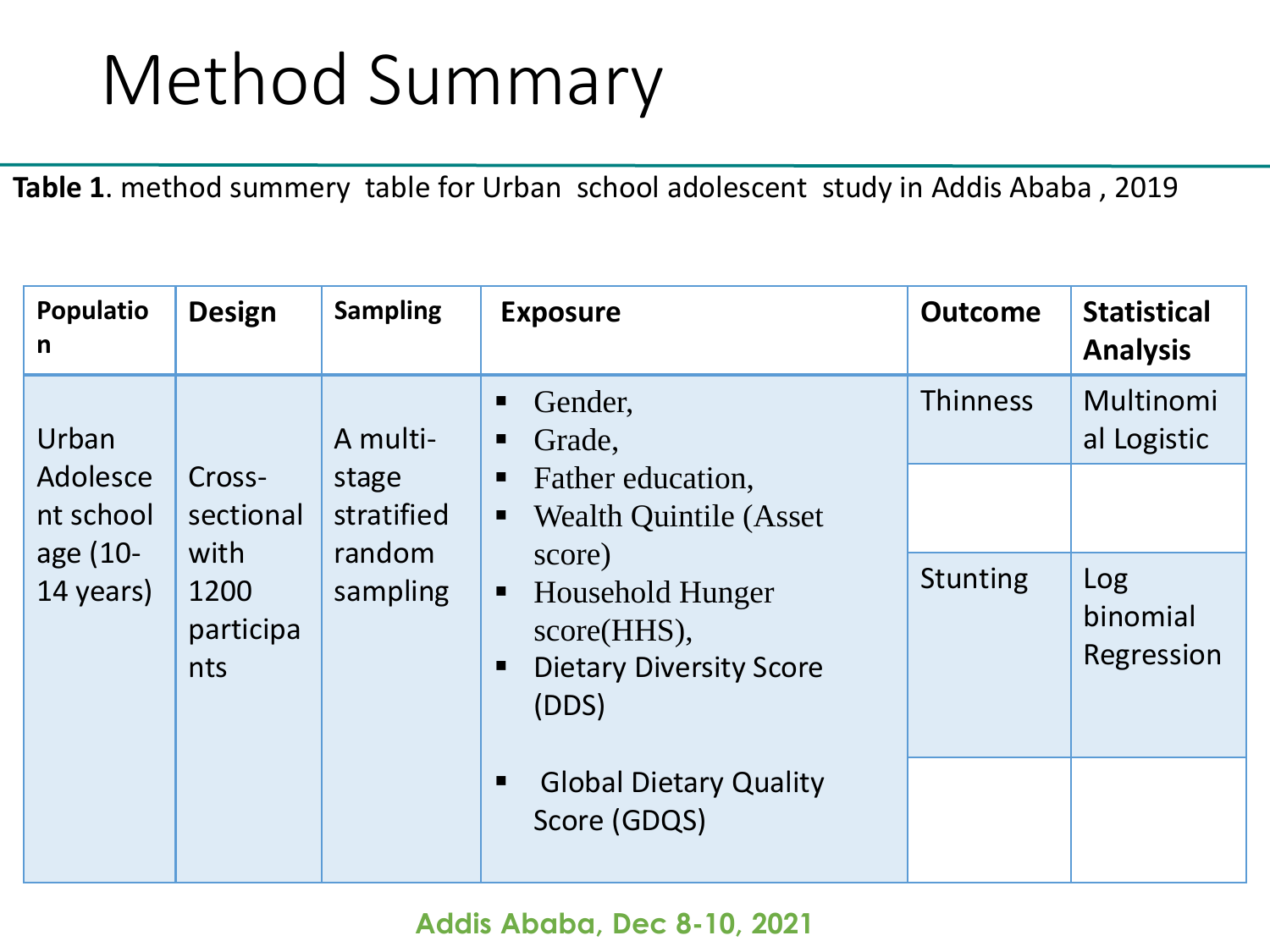#### Measurement  $1/2$

- Height-for-age z-scores based on sex and age in year using WHO Anthro-Plus software. (Blössner, M, 2009)
- Height-for-age z-scores were categorized according to WHO stunting cut-offs (Stunted:  $\le$  -2SD; Not stunted:  $\ge$  -2 SD). .(WHO 2006)
- Thinness was defined as adolescents with BMI-for-age with Z-score < –2 SD from the median value of WHO's 2006 reference data.(WHO 2006)
- HHH(Household hunger scale: 6 food items
	- Mild  $=(0,1)$
	- $\checkmark$  Moderate=2/3
	- $\checkmark$  Sever=(4,5,6)
- DDS(dietary diversity score) = 10 food items
	- Good DDS > 5 score
	- $\checkmark$  Insufficient DDS < 5 score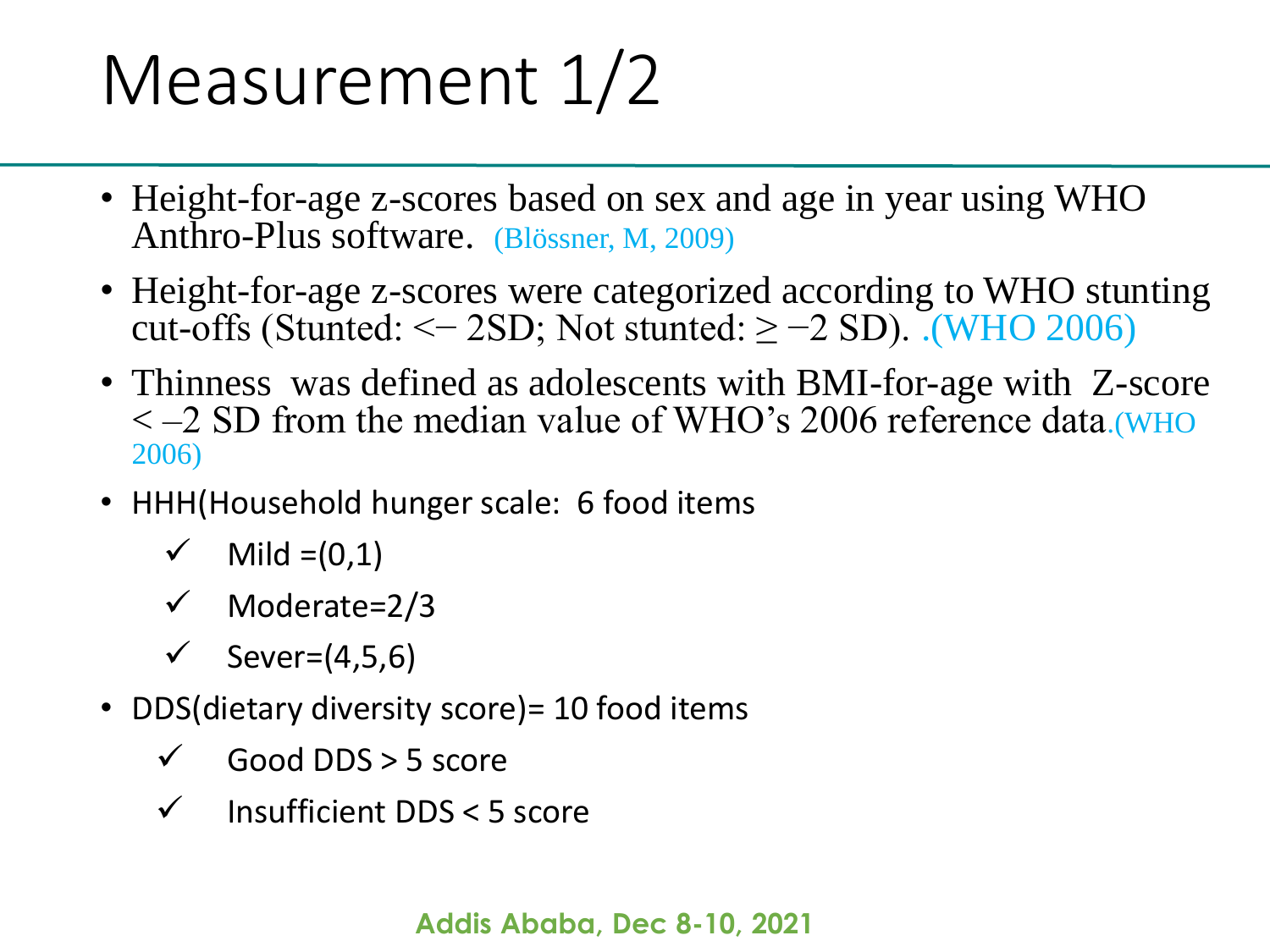### Measurement 2/2

Table 2: How to code food groups based on their frequency of consumptions.

| <b>Food Group</b>                | <b>Never or</b> | $2 -$                    | 5-7/wk or                |
|----------------------------------|-----------------|--------------------------|--------------------------|
|                                  | 1/wk            | 4/wk                     | $>1$ /day                |
| <b>Citrus fruits</b>             | 0               | $\mathbf{1}$             | $\overline{2}$           |
| Deep orange fruits               | $\Omega$        | $\mathbf{1}$             | $\overline{\phantom{a}}$ |
| <b>Other fruits</b>              | $\overline{0}$  | $\mathbf{1}$             | $\overline{2}$           |
| Dark green leafy vegetables      | $\Omega$        | $\overline{2}$           | 4                        |
| <b>Cruciferous vegetables</b>    | 0               | 0.25                     | 0.5                      |
| Deep orange vegetables           | 0               | 0.25                     | 0.5                      |
| <b>Other vegetables</b>          | $\overline{0}$  | 0.25                     | 0.5                      |
| <b>Legumes</b>                   | $\overline{0}$  | $\overline{2}$           | 4                        |
| Deep orange tubers               | $\overline{0}$  | 0.25                     | 0.5                      |
| <b>Nuts and seeds</b>            | $\Omega$        | $\overline{\phantom{a}}$ | 4                        |
| <b>Whole grains</b>              | 0               | $\mathbf{1}$             | 2                        |
| <b>Liquid oils</b>               | 0               | $\mathbf{1}$             | $\overline{2}$           |
| Fish                             | 0               | $\mathbf{1}$             | $\overline{2}$           |
| <b>Poultry</b>                   | 0               | $\mathbf{1}$             | $\overline{2}$           |
| Low fat dairy                    | $\overline{0}$  | $\mathbf{1}$             | $\overline{2}$           |
| <b>Eggs</b>                      | 0               | $\mathbf{1}$             | $\overline{2}$           |
| <b>High fat dairy</b>            | $\overline{0}$  | $\mathbf{1}$             | $\overline{2}$           |
| <b>Red meat</b>                  | 0               | $\mathbf{1}$             | 0                        |
| <b>Processed meat</b>            | $\overline{2}$  | $\mathbf{1}$             | 0                        |
| <b>Refined grains and baked</b>  | $\mathfrak{p}$  | $\mathbf{1}$             | 0                        |
| goods                            |                 |                          |                          |
| <b>Sweets and ice cream</b>      | $\overline{2}$  | $\mathbf{1}$             | 0                        |
| <b>Sugar-sweetened beverages</b> | 2               | $\mathbf{1}$             | 0                        |
| Juice                            | $\overline{2}$  | $\mathbf{1}$             | 0                        |
| <b>White roots and tubers</b>    | $\overline{2}$  | $\mathbf{1}$             | 0                        |
| Fried foods eaten away from      | $\overline{2}$  | $\mathbf{1}$             | 0                        |
|                                  |                 |                          |                          |

GDQS(Global diet quality Score)=25 food items for Pop.

- $\checkmark$  High risk=(<15-23 score)
- $\checkmark$  Medium Risk =(15-23 score)
- $\checkmark$  Low risk=(>23 score)

Global Diet Quality Sub metrics, based on 24 hours before the survey

- positive  $(GDQS+) = 16$  food items $(0-32s)$
- Negative  $(GDQS-) = 7+2(9)$  food item(0,17).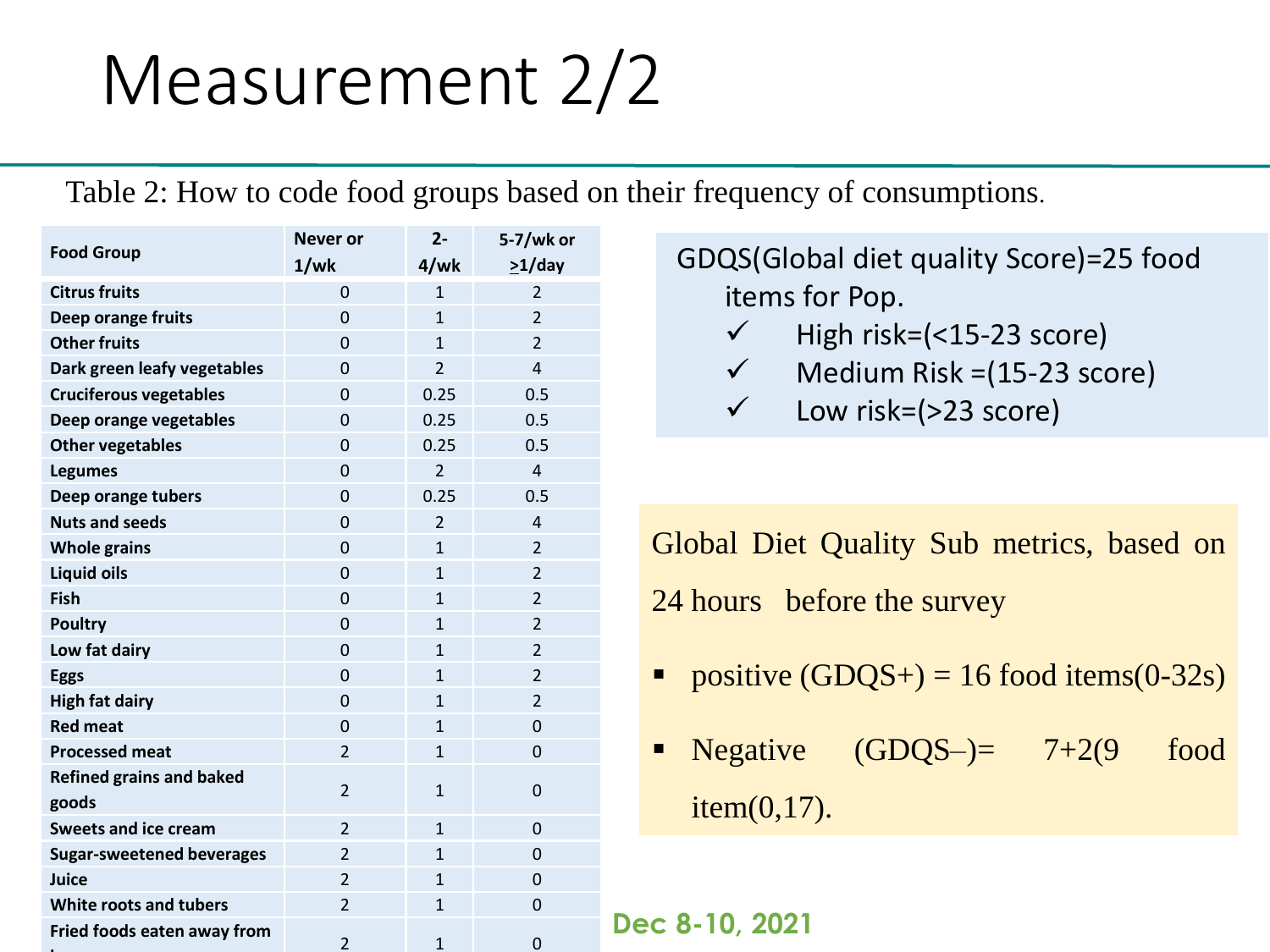#### Result and Discussion

|                                                    | <b>Table 3:</b> Nutritional status and Dietary characteristics of Ur |                    | Higher than study in Ethiopia<br>(Kahssay, M, 2020) | 2019 Ethiopia,    |  |  |
|----------------------------------------------------|----------------------------------------------------------------------|--------------------|-----------------------------------------------------|-------------------|--|--|
| <b>Variables</b>                                   |                                                                      |                    | Lower than a study                                  | rent (%)          |  |  |
| <b>BMI</b> for Age                                 |                                                                      |                    | (Mengesha, D, S, 2020)                              |                   |  |  |
|                                                    | Overweight                                                           |                    |                                                     | 8.42              |  |  |
|                                                    | Normal                                                               |                    | May be sociodemographic                             | 78.91             |  |  |
|                                                    | Thinness                                                             |                    | characteristics.                                    | 12.67             |  |  |
| <b>Stunting</b>                                    |                                                                      |                    |                                                     |                   |  |  |
|                                                    | Not stunted                                                          |                    | 1102                                                | 91.83             |  |  |
|                                                    | stunted                                                              |                    | 98                                                  |                   |  |  |
| <b>Household Hunger scale (HHS)</b>                |                                                                      |                    |                                                     |                   |  |  |
|                                                    | Mild Hunger                                                          |                    | 1158                                                | 96.50             |  |  |
|                                                    | Moderate Hunger                                                      |                    | 40                                                  | 3.33              |  |  |
|                                                    | Sever Hunger                                                         |                    | $\overline{\mathcal{L}}$                            | 0.17              |  |  |
| <b>Dietary Diversity Score (DDS)</b>               |                                                                      |                    |                                                     |                   |  |  |
|                                                    | Good DDS                                                             |                    | High compare to systematic review                   | $\mathcal{S}$ .00 |  |  |
|                                                    | <b>Insufficient DDS</b>                                              |                    | in Ethiopia<br>(Hailegebriel, T. 2020)              |                   |  |  |
| <b>Global Diet Quality Score (GDQS)</b>            |                                                                      |                    |                                                     |                   |  |  |
|                                                    | Low risk                                                             |                    | Low compared to recent study                        |                   |  |  |
|                                                    | Moderate risk                                                        | (Gagebo, D, 2020)  |                                                     |                   |  |  |
|                                                    | <b>High Risk</b>                                                     |                    |                                                     | 3.00              |  |  |
| Healthy GDQS food groups (GDQS+) (from 0-32 score) |                                                                      |                    |                                                     |                   |  |  |
|                                                    | Mean $+$ (SD)                                                        | $8.81 + (2.86)$    |                                                     |                   |  |  |
|                                                    | Unhealthy GDQS food groups (GDQS-) (from 0-17 score)                 |                    |                                                     |                   |  |  |
|                                                    | Mean $\pm$ (SD)                                                      | $11.17 \pm (1.59)$ |                                                     |                   |  |  |
| <b>Overall GDQS food group (from 0-49 score)</b>   |                                                                      |                    |                                                     |                   |  |  |
|                                                    | Mean $\pm$ (SD)                                                      | $19.99 + (2.81)$   |                                                     |                   |  |  |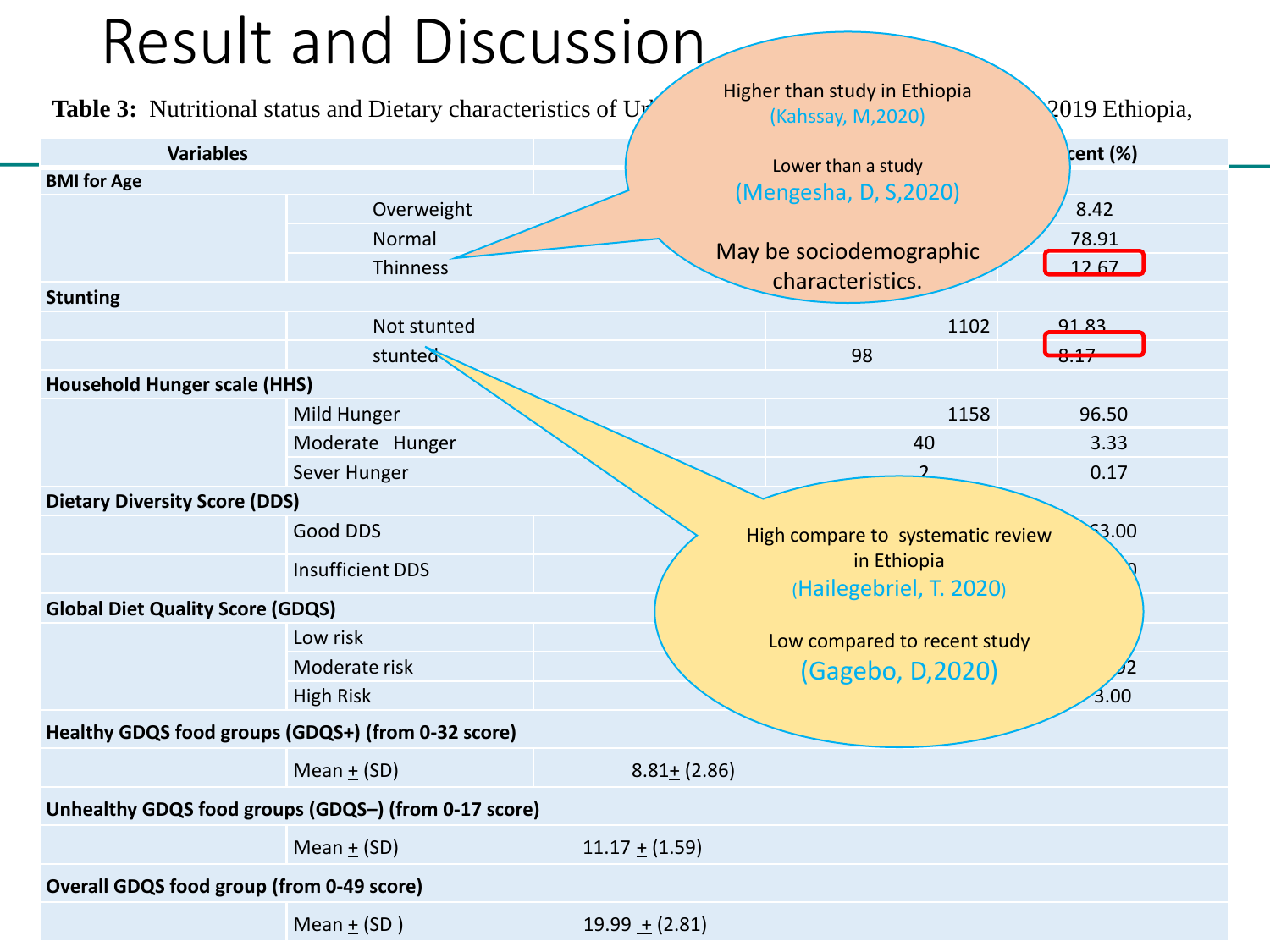| <b>Table 4: Association of GD</b> |                 | GDQS has + association in India<br>(Matsuzaki, M, 2020)<br>Similar no relation in QDQS and<br>Nutritional status in 10 African | ol adolescent in Ethiopia.          |  |
|-----------------------------------|-----------------|--------------------------------------------------------------------------------------------------------------------------------|-------------------------------------|--|
| <b>Nutritional Outcome</b>        | Low p.          | Countries<br>(Bromage, S,2020)                                                                                                 | ∕isk                                |  |
|                                   | inadequacy)     |                                                                                                                                | $\sqrt{15}$ nutrient<br>inadequacy) |  |
| GDQS Mean $+$ $(SD)^1$            | $24.5 + (1.33)$ | $19.39 + (1.93)$                                                                                                               | $13.59 + (1.11)$                    |  |
| <b>Stunted school adolesc.</b>    |                 |                                                                                                                                |                                     |  |
| $\mathsf{n}$                      | 11/181          | 84/983                                                                                                                         | 3/36                                |  |
| <b>Unadjusted</b>                 | Ref             | 1.41(0.74, 2.67)                                                                                                               | <u>1 3710 AA A 26)</u>              |  |
| Adjusted <sup>2</sup>             | <b>Ref</b>      | 0.97(0.411, 2.290)                                                                                                             | 0.93(0.167, 5.188)                  |  |
| <b>Thins school adolescents</b>   |                 |                                                                                                                                |                                     |  |
| $\mathsf{n}$                      | 28/181          | 121/983                                                                                                                        | 3/36                                |  |
| <b>Unadjusted</b>                 | Ref             | 0.74(0.42, 1.31)                                                                                                               | 0.49(0.12, 1.95)                    |  |
| Adjusted <sup>3</sup>             | Ref             | 0.79(0.428, 1.459)                                                                                                             | 61110157772<br>J.VIIIV.IV/JA.LUJ    |  |

<sup>1</sup> GDQS value score calculated with mean value score 0-49.

<sup>2</sup>Model adjusted for Stunted school adolescents; sex, Age, grade, Mother/women guardian Occupation, Fathers Highest Educational, House Hold Hunger scale, Dietary Diversity score for the past 24 Hour

<sup>3</sup>Model adjusted for thinness school adolescents; sex, Age, grade, Mother/women guardian Occupation, Fathers Highest Educational, House Hold Hunger scale, Dietary Diversity score for the past 24 Hour. OR-Odds ratio; CI-Confidence interval; Ref-Reference group.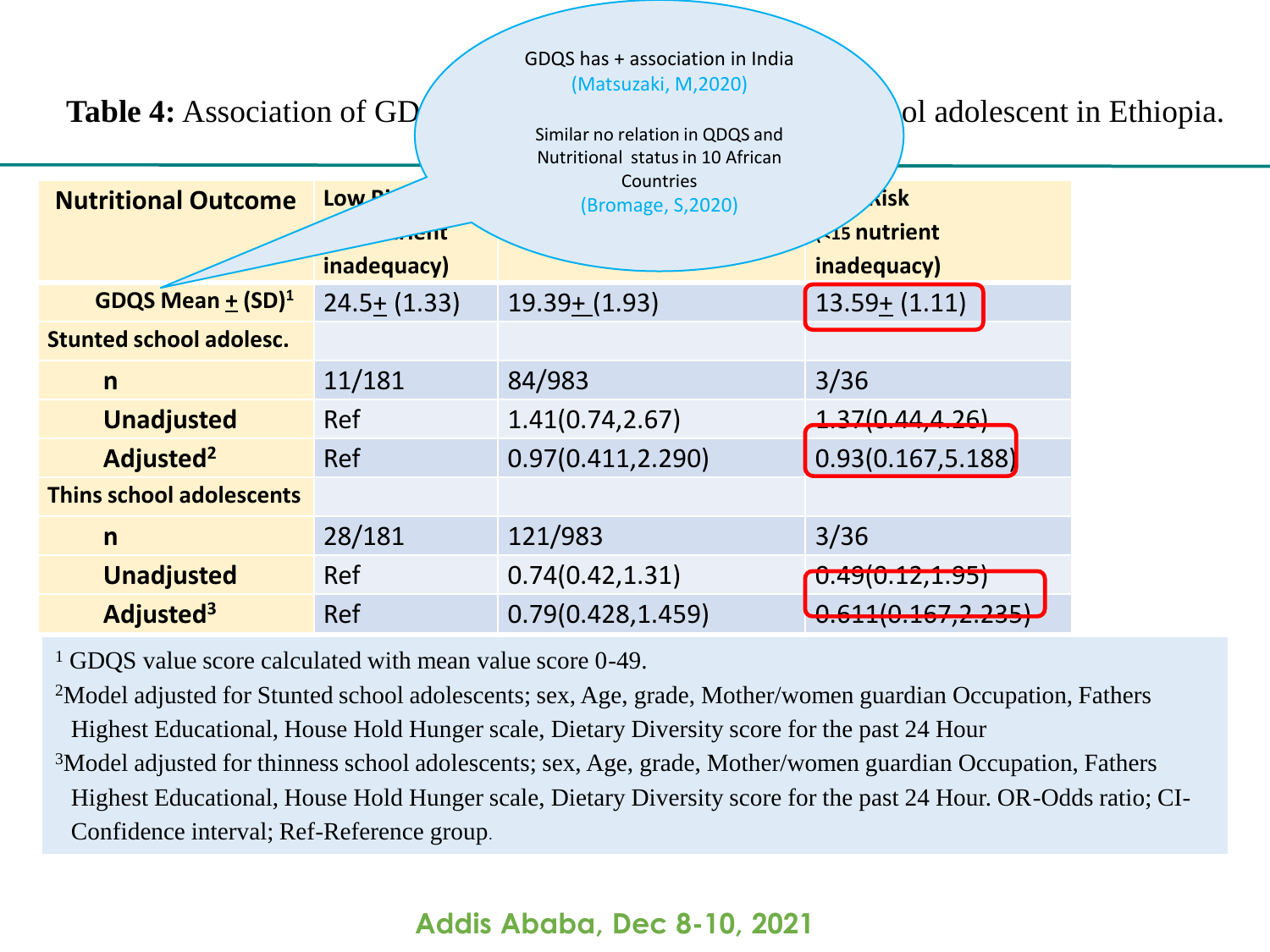### Conclusion and recommendation

- The prevalence of thinness and stunting found to be high among urban school adolescents.
- The overall GDQS food score has no association with stunting and thinness status of SAs.
- The need for efforts focusing to improve nutritional status of SAs to urban schools.
- The need for further study to explore specific group of population.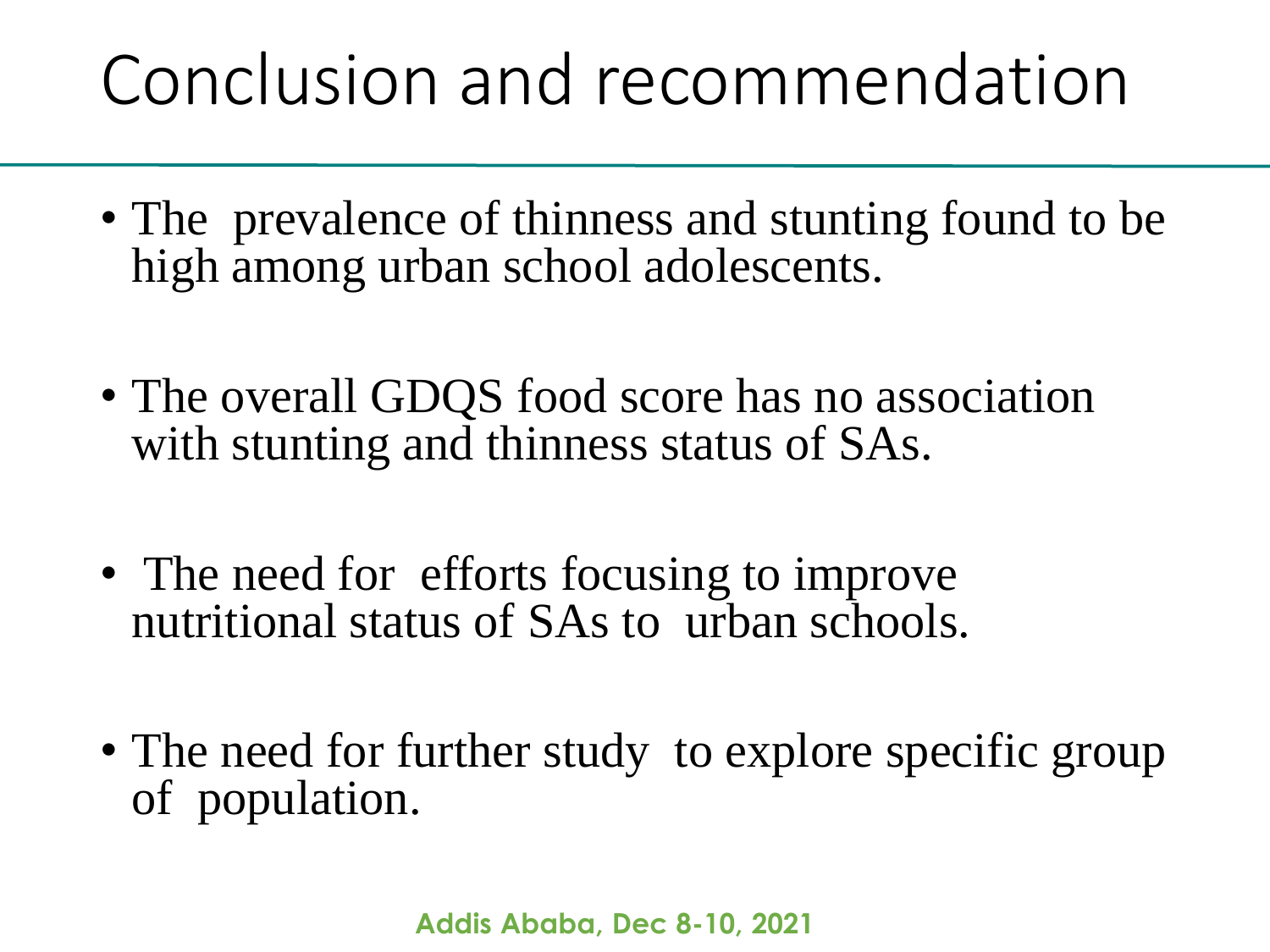#### References

• 1. Manyanga, T., El-Sayed, H., Doku, D. T., & Randall, J. R. (2014). The prevalence of underweight, overweight, obesity and associated risk factors among school-going adolescents in seven African countries. *BMC Public Health*, *14*. https://doi.org/10.1186/1471-2458-14-887

• 2. Teferi, D. Y., Atomssa, G. E., & Mekonnen, T. C. (2018). Overweight and Undernutrition in the Cases of School-Going Adolescents in Wolaita Sodo Town, Southern Ethiopia: Cross-Sectional Study. *Journal of Nutrition and Metabolism*, *2018*. https://doi.org/10.1155/2018/8678561

• 3. Das, J. K., Salam, R. A., Thornburg, K. L., Prentice, A. M., Campisi, S., Lassi, Z. S., … Bhutta, Z. A. (2017). Nutrition in adolescents: physiology, metabolism, and nutritional needs. *Annals of the New York Academy of Sciences*, *1393*(1), 21–33. <https://doi.org/10.1111/nyas.13330>

• 4. Intake – Center for Dietary Assessment. (2021). *The Global Diet Quality Score: Data Collection Options and Tabulation Guidelines*. Washington, D.C: Intake – Center for Dietary Assessment/FHI Solutions.

• Etc………………